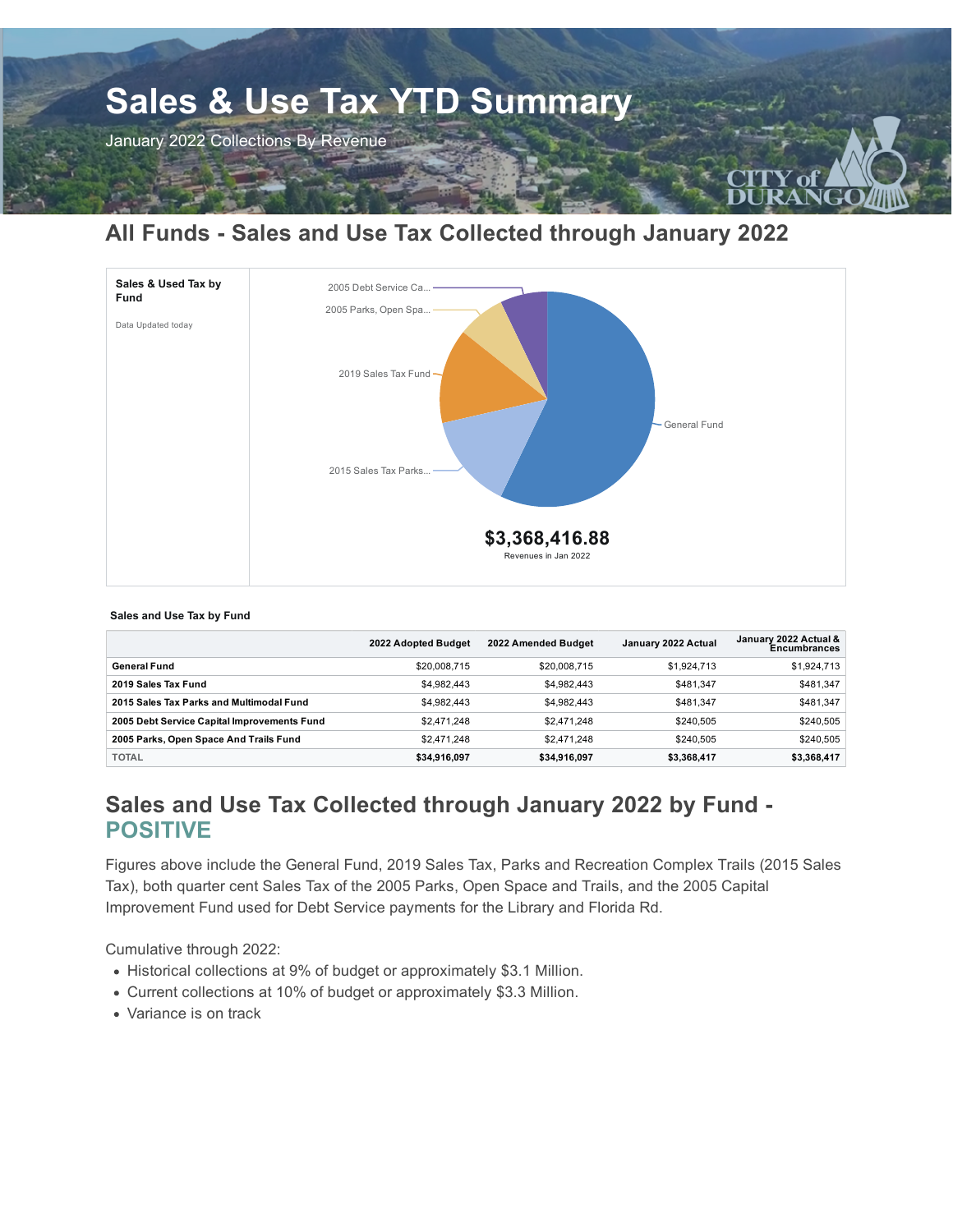

### **General Fund - POSITIVE**

Cumulative through January 2022:

- Historical collections are 9% or approximately \$1.8 million of total budgeted revenues.
- Currently collections are at 10% collected or approximately \$1.9.
- Variance is on track

## **2019 Sales Tax Streets - POSITIVE 2015 Parks and Multimodal -**



# **POSITIVE**



The purposes of this one half cent tax is funding the construction, operation and maintenance of streets, alleys, curbs, gutters, sidewalks and related street improvements with proposed expenditures being first submitted to a citizen advisory board for a recommendation to city council.

The revenue collections mirror the general fund percent collected.

The purposes of this one half cent sales and use tax is to fund the costs of the construction, operations, or maintenance of recreation facilities, parks, trails, pedestrian and bicycle improvements, maintenance facilities used by the Parks and Recreation Department, and the urban forest; with all expenditure based on the recommendations of a citizens advisory board to the City Council.

The revenue collections mirror the general fund percent collected.